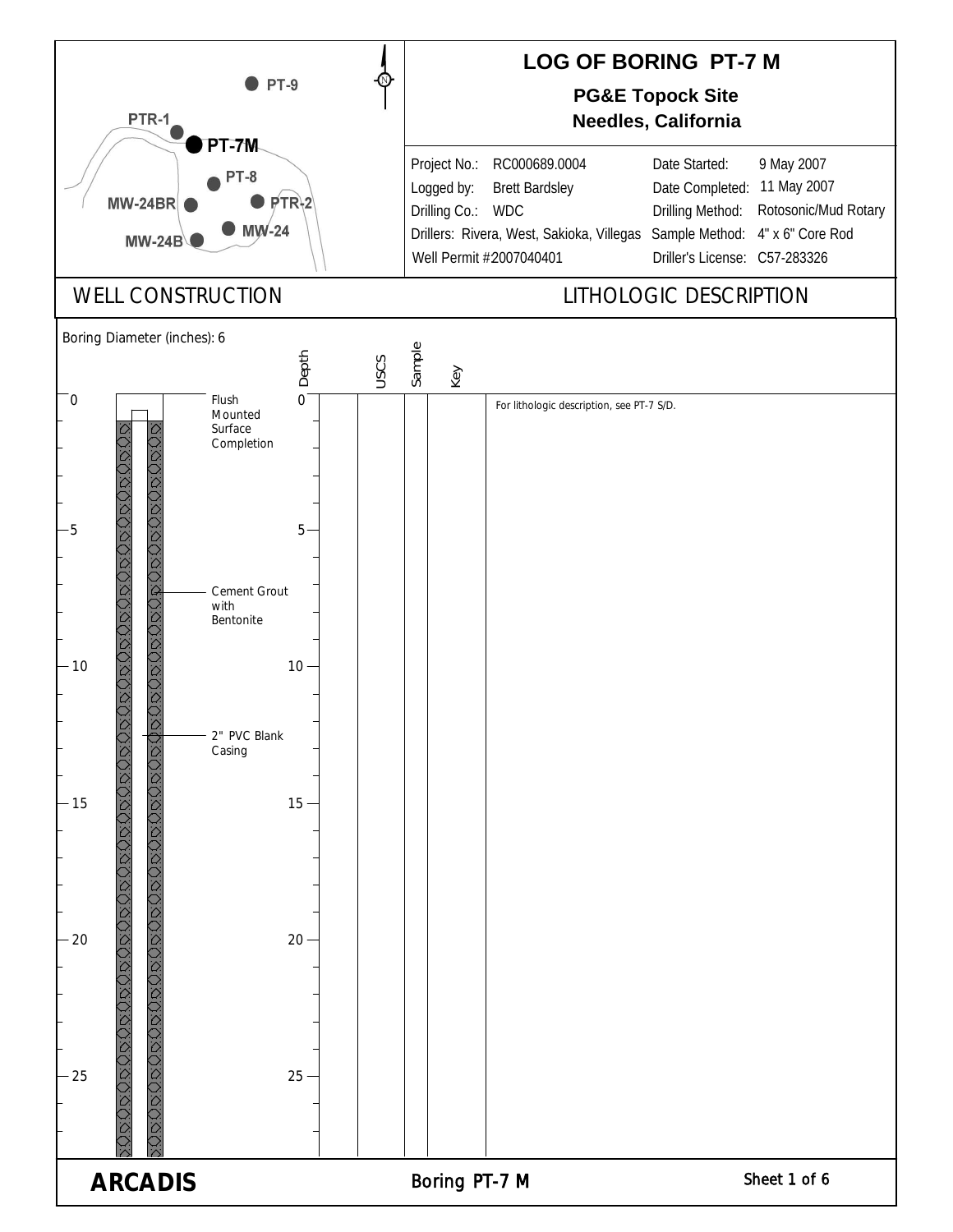| Depth<br>WELL CONSTRUCTION                                                          | USCS | Sample        | LOG OF BORING PT-7 M<br>(Continued)<br>LITHOLOGIC DESCRIPTION |
|-------------------------------------------------------------------------------------|------|---------------|---------------------------------------------------------------|
|                                                                                     |      | Key           |                                                               |
| ROROGROBORO E<br>JOODOODOODOODOODOO<br>$30 -$<br>$-30$                              |      |               |                                                               |
| $-35$<br>$35 -$<br>$\overline{c}$<br><b>Digital</b><br>Cement Grout<br>with         |      |               |                                                               |
| DURCONDER<br>Bentonite<br>$-40$<br>$40 -$<br>$\hat{D}$<br>$\hat{D}$<br>2" PVC Blank |      |               |                                                               |
| XODODOODOODOODOOD<br><b>DODDODDODD</b><br>Casing<br>$45 -$<br>$-45$                 |      |               |                                                               |
| VOUDL<br>$-50$<br>$50 -$                                                            |      |               |                                                               |
| JDUDDDDDDDDDJ<br>$-55$<br>$55-$                                                     |      |               |                                                               |
| 050505050505050505050505050505050<br>JRUR<br><b>OCCCCC</b><br>$-60$<br>$60 -$       |      |               |                                                               |
| <b>ARCADIS</b>                                                                      |      | Boring PT-7 M | Sheet 2 of 6                                                  |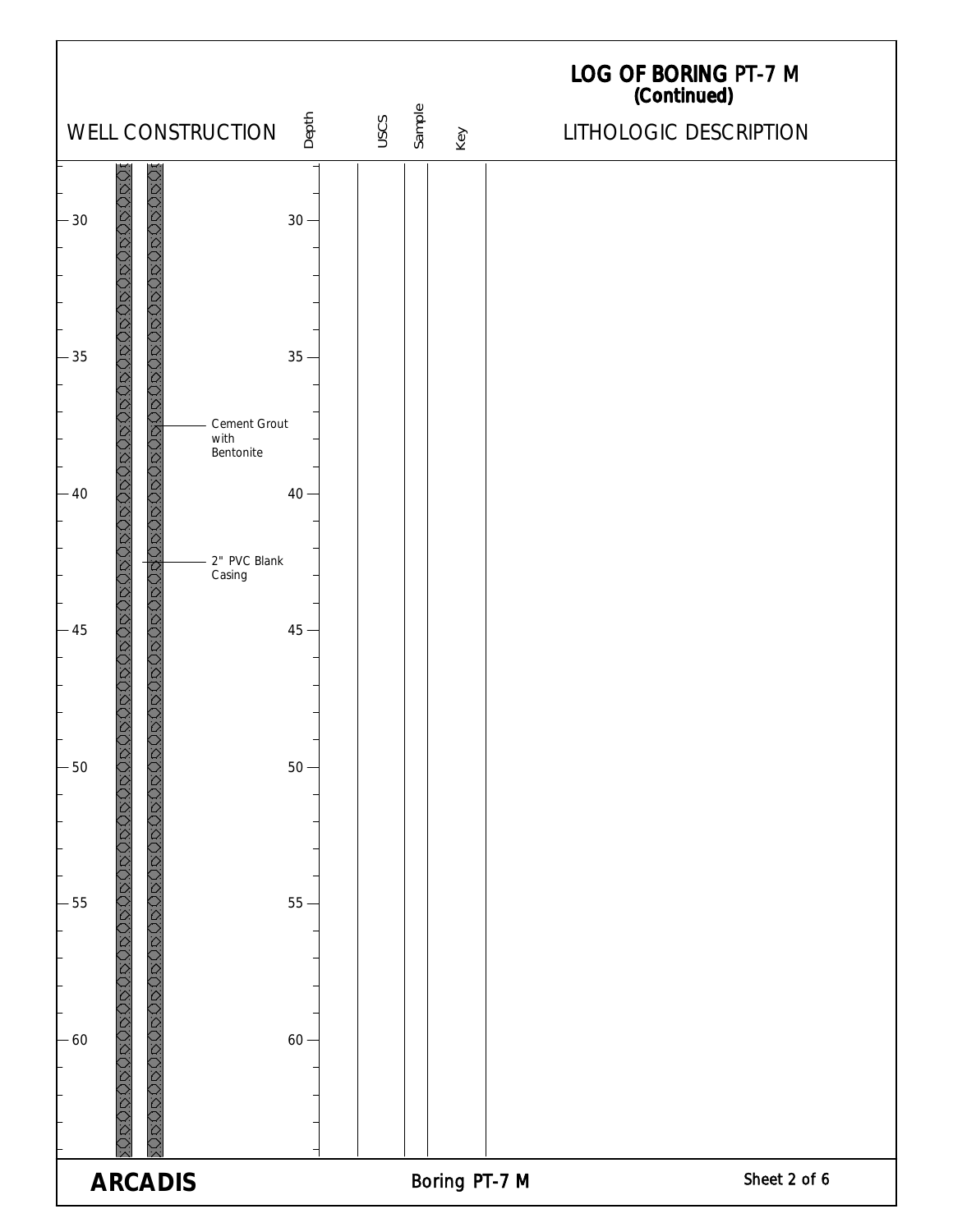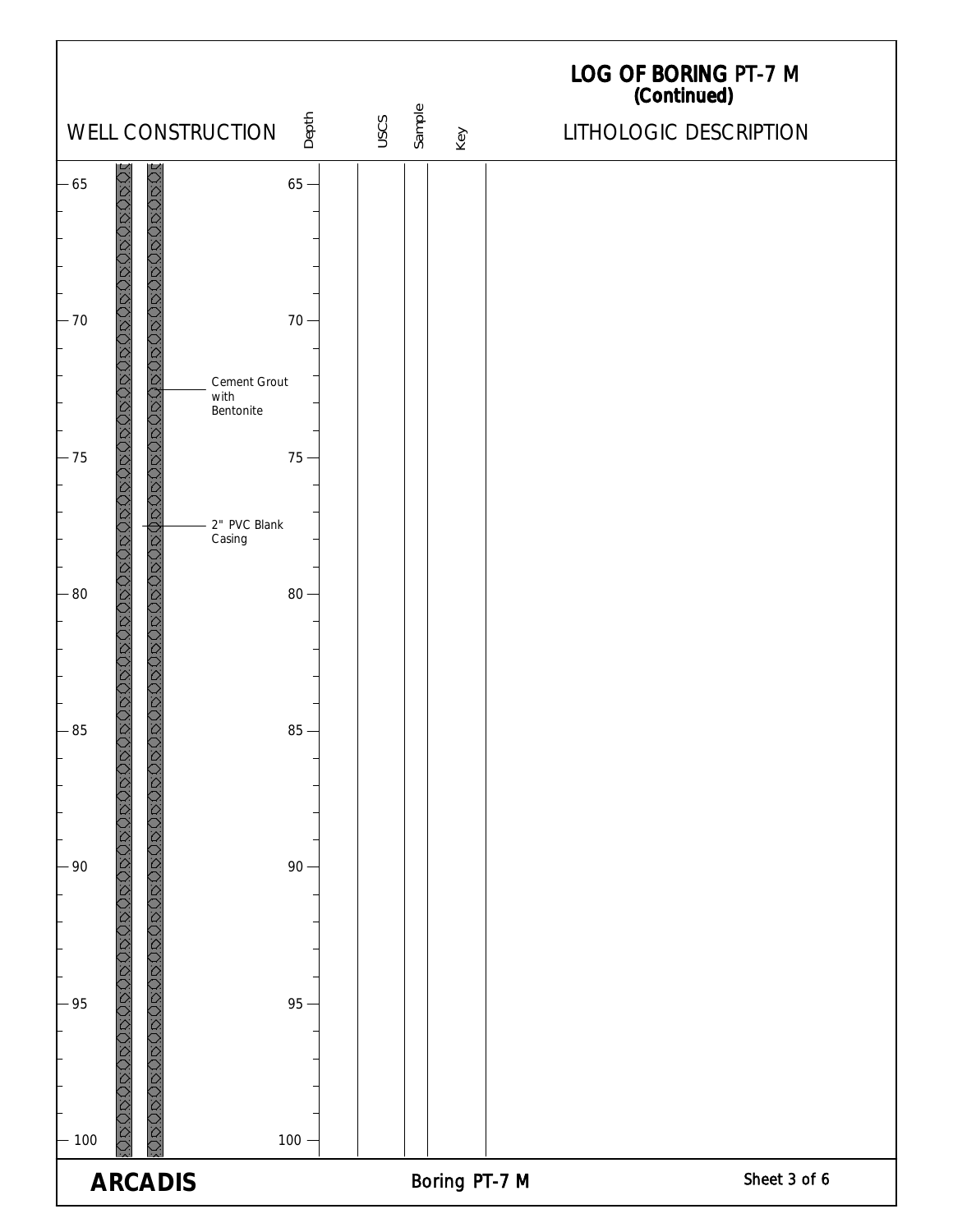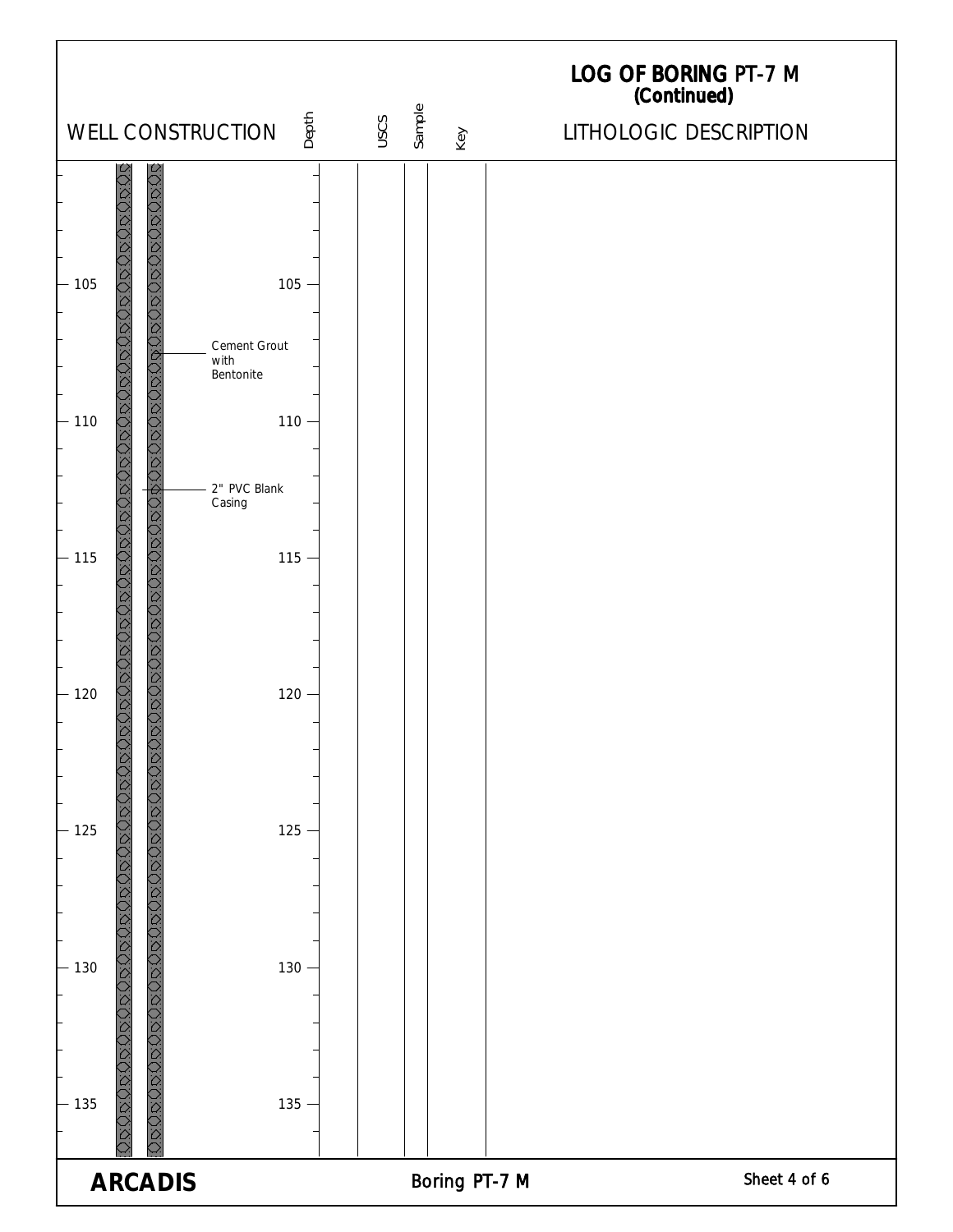